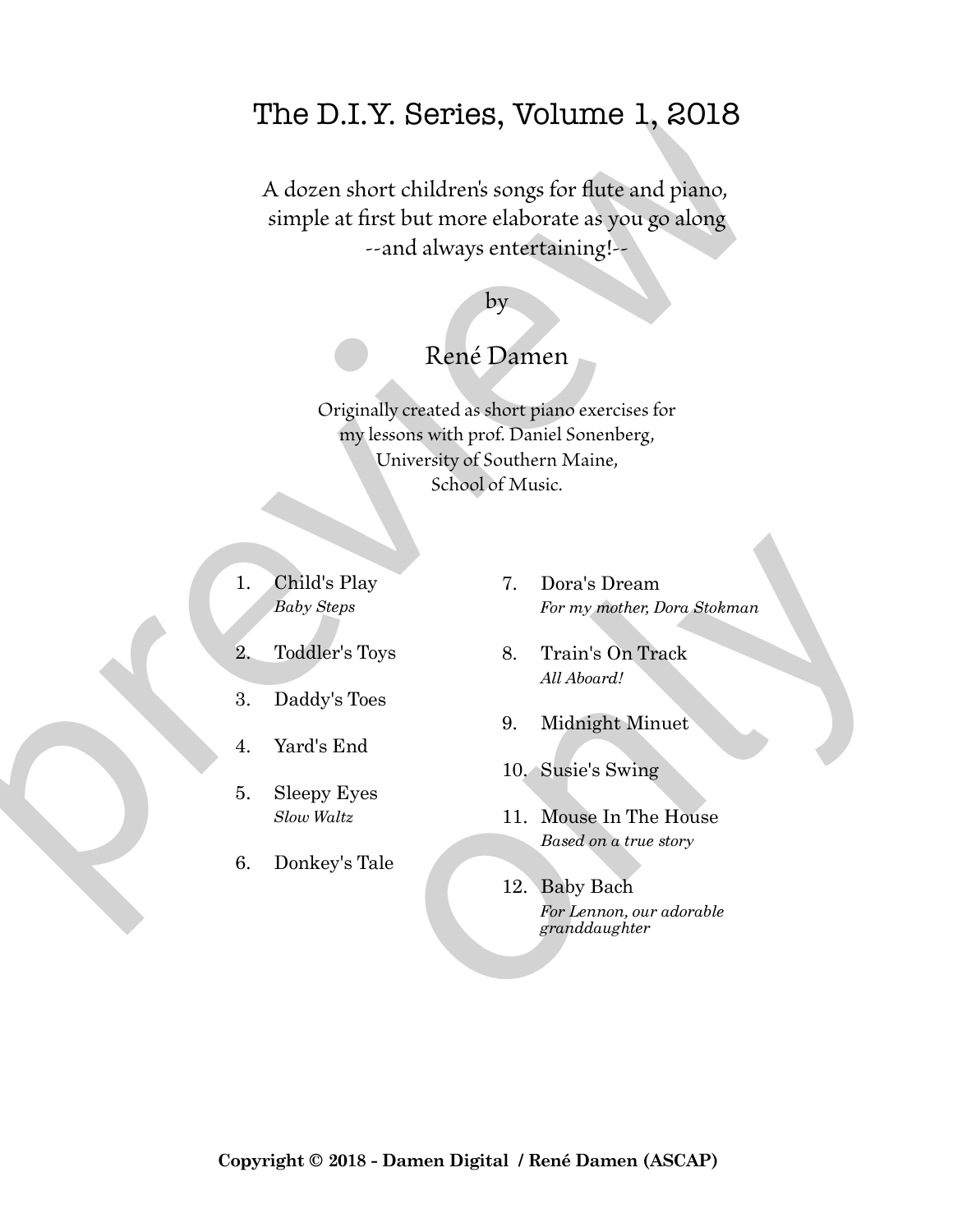## #6 - Donkey's Tale

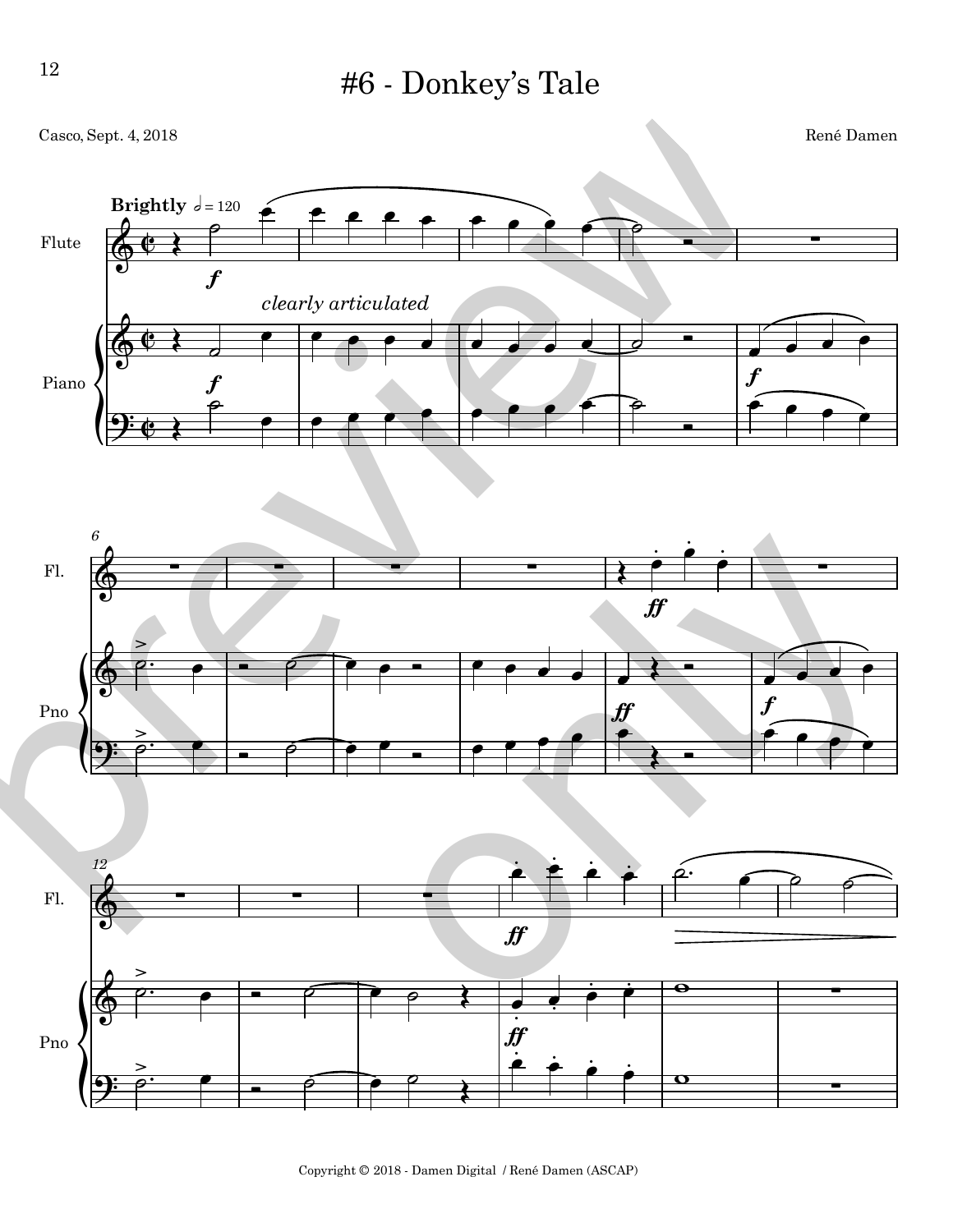